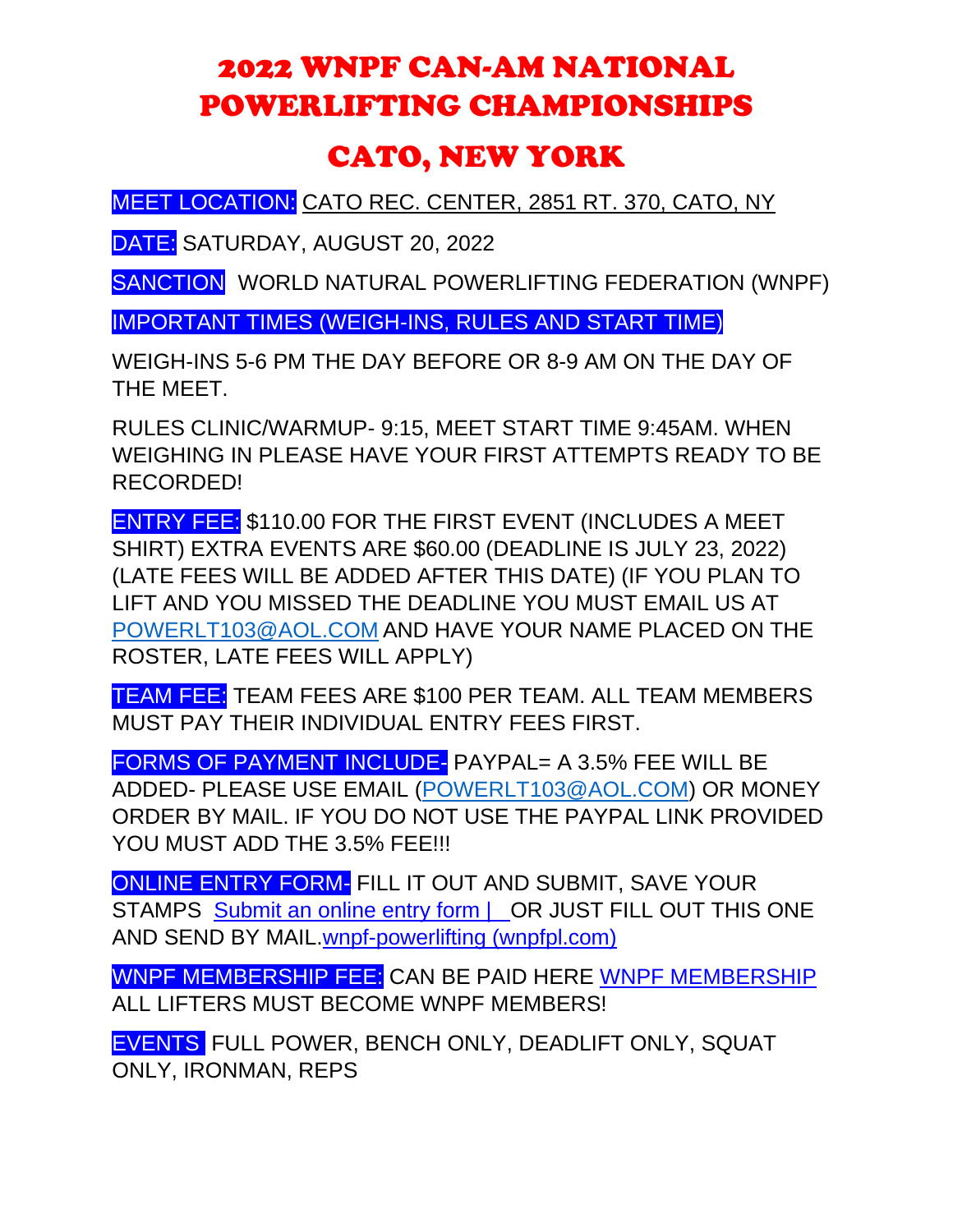RAW, RAW CLASSIC, SINGLE PLY & DOUBLE PLY ARE THE DIVISIONS THAT WE OFFER

RULES: [WNPF RULES](https://e1736ca4-7373-44b7-b522-77e81279f2d7.filesusr.com/ugd/6a501f_14f6127424fb4b759e8c48d9b84a761f.pdf) PLEASE READ OVER THE RULES BEFORE YOU ARRIVE!

AWARDS: ALL LIFTERS WILL BE AWARDED AS LONG AS YOU DON'T BOMB OUT. NEW AWARDS WILL BE AWARDED THIS YEAR! TEAM AWARDS FOR TEAMS THAT ENTER AND BEST LIFTER AWARDS FOR SOME DIVISIONS.

RECORDS: ALL STATE & NATIONAL RECORDS CAN BE SET IN THIS EVENT! CHECK OUT THE RECORDS HERE [WNPF RECORDS](https://www.wnpfpl.com/state-records) 

ATTIRE, ETC- WNPF ATTIRE WILL BE SOLD AT THE EVENT

ADMISSION- \$10.00 PER PERSON AT THE DOOR (13 YEARS AND OLDER, 12 AND UNDER FREE)

PLATFORM EQUIPMENT: MONOLIFT, OHIO SQUAT AND DEADLIFT BAR AND IVANKO PLATES.

QUALIFICATIONS FOR WORLDS AND/OR NATIONALS

CLASSIFIACATION CHARTS [CLICK HERE](https://e1736ca4-7373-44b7-b522-77e81279f2d7.filesusr.com/ugd/6a501f_425f6e01a15c439f9bdcad92ba6f900c.pdf)

DIRECTOR- RON DEAMICIS- [POWERLT103@AOL.COM](mailto:POWERLT103@AOL.COM)

QUESTIONS AND CONCERNS- SEND AN EMAIL TO [POWERLT103@AOL.COM](mailto:POWERLT103@AOL.COM) OR TEXT 330 519-3078

**FIRST 50 LIFTERS AND FIRST 25 FULL MEET LIFTERS ONLY! ONCE WE REACH THESE NUMBERS THE MEET WILL BE CLOSED AND WE WILL PLACE YOU ON A WAITING LIST TO LIFT. THANKS**